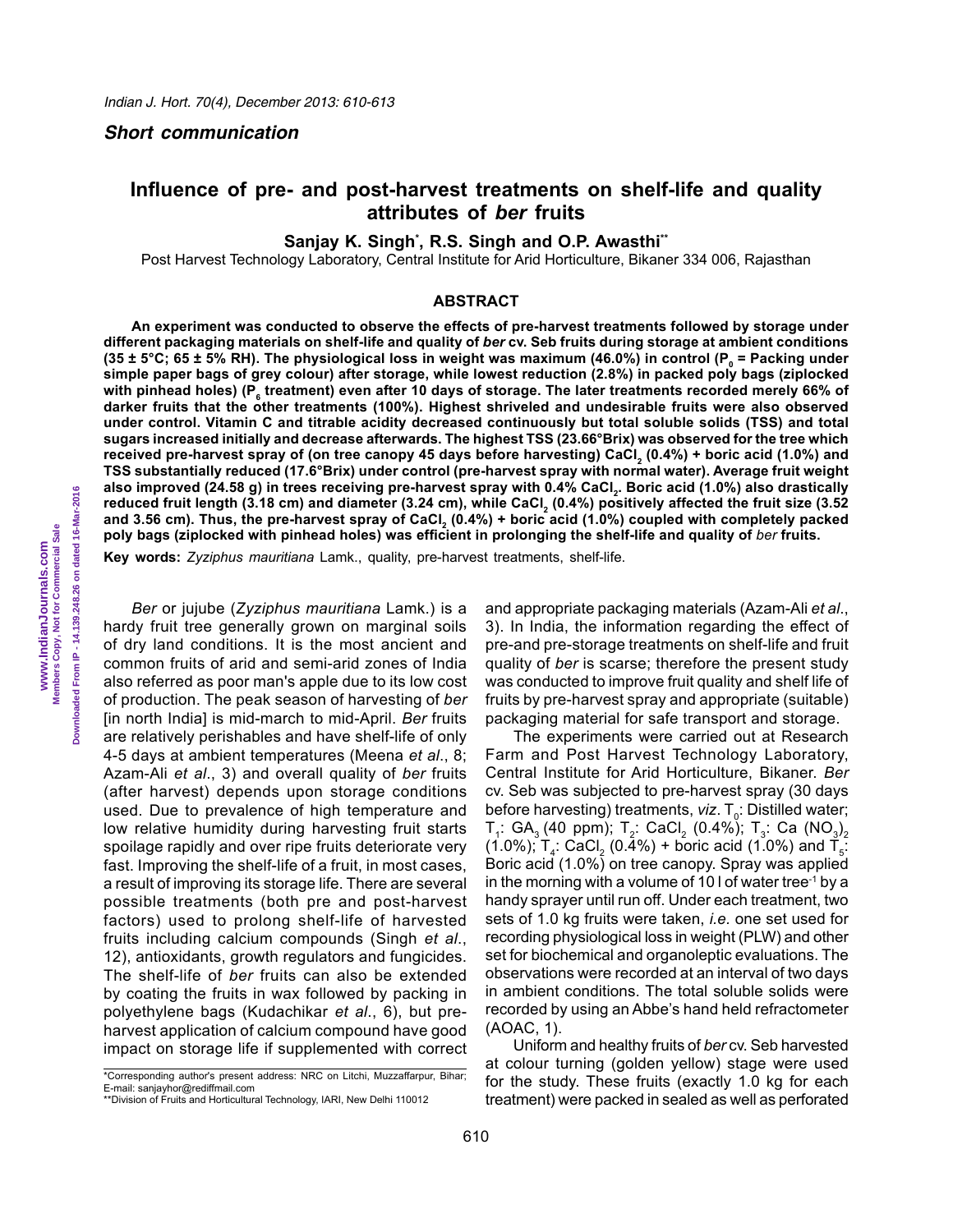polyethylene bags of 200 guage. The control fruits were packed in grey colour paper bags. Treatments for packaging materials were;  $\mathsf{P}_{\scriptscriptstyle{0}}$ : Simple paper (rough surface) bags (grey colour);  $P_1$ : Internally polycoated paper bags (yellow colour);  $P_2$ : Smooth polybags (yellow colour);  $P_{3}$ : Externally polycoated paperbags (grey colour);  $P_4$ : Perforated LDE polybags (12 pinhead holes);  $P_{\epsilon}$ : Non-perforated LDE polybags and  $P_{\epsilon}$ : Polybags completely packed (ziplocked) (12 pinhead holes). Fruits were stored at ambient temperature  $(35\pm5\degree C)$  having relative humidity up to  $\pm$  65.0%. All the treatments were replicated three times. The data on weight loss (PLW) and dacay loss (percent darked fruits, shriveled fruits and un-desirable fruits) was recorded at two days interval and the cumulative weight loss has been reported. Standard procedures were followed for estimation of ascorbic acid and titrable acidity (AOAC, 1). Total sugars and reducing sugars were estimated by methods given by Lane and Eynon (Ranganna, 10). The experiments 1 and 2 were laid out in randomized block design (RBD) and completely randomized block design (CRD), respectively. Statistical analysis was done as described by Gomez and Gomez (5).

The physiological loss in weight (PLW) and percent darked fruits during the storage of the *ber*  fruits is presented in Table 1. In general, PLW occurs as loss of moisture through transpiration and utilization of some reserve food materials in the process of respiration and PLW increased with increase in perforation percentage (Assumi *et al*., 2). It is evident from the data that the lowest PLW (2.8%) was under fruits packed in completely packed poly bags (Ziplocked with pinhead holes) ( $P_6$  treatment) even after 10 days of storage at room temperature (30  $\pm$  2°C with RH:  $65 \pm 5\%$ ) due to the turgidity maintenance (Fageria *et al*., 4). The PLW was recorded maximum (57.69%) in control ( $P_{0}$ ) during same period of storage at room temperature (Table 1). Storage of *ber* fruits in polybags/ paper bags at different ventilation resulted in reduction in spoilage compared to control. The spoilage was in the form of darkening, shriveling, ripening of fruits and appearance of fungal growth. The spoilage was however high in unventilated bags. Under this investigation,  $\mathsf{P}_{\mathsf{6}}$  treatment at room temperature recorded merely 66% of darker fruits (Table 1) after 8 days of storage, while fruits packed under other treatments became fully dark (100%) just after 6 days of storage. The rate of darkness was also highest under the fruits packed under control  $(P_0)$ . The open fruits (or packed in simple paper bags) lose moisture rapidly but polyethylene packaging arrests the moisture loss. It also led to changed  $\overline{O}_2$  and  $\overline{CO}_2$ concentration around the packed fruits (Sandbhor and Desai, 11). The change in gaseous composition then becomes less favourable for ethylene action.

Perusal of data reveals (Table 2) that initially the freshly harvested fruits packed in  $P_4$  and  $P_5$  did not show shriveling but after 8 days of storage under ambient condition, the fruits packed under  $P_6$  and  $P_1$ have merely 12.82 and 13.15% shriveled fruits during same storage period (8 days). Under  $P_0$  (control) treatment, rate of fruit's shriveling were very fast (reached 100% after 8 days of storage) may be due to high rate of transpiration lossess and dessication of fruits (Lal *et al*., 7). The percent undesirability of stored fruits reached 100% under  $\mathsf{P}_{\scriptscriptstyle{0}}$  (control) and  $\mathsf{P}_{\scriptscriptstyle{3}}$ treatments. Only 25.64% fruits became undesirable under  $P_{\epsilon}$  treatment, while in rest other treatment, undesirable fruit were above 50% (Table 2).

During storage, fruit lose weight, shriveling and change in colour, loss in acidity and ascorbic acid content but gain sweetness (Pareek, 9). Post harvest studies indicated that retention of total soluble solids (Table 3), ascorbic acid contents, titrable acidity and total sugars were better in polythene bags compared

| Treatment      | Days after storage |       |             |       |       |                  |       |       |       |    |
|----------------|--------------------|-------|-------------|-------|-------|------------------|-------|-------|-------|----|
|                |                    |       | PLW $(\% )$ |       |       | Darked fruit (%) |       |       |       |    |
|                | 2                  | 4     | 6           | 8     | 10    | 2                | 4     | 6     | 8     | 10 |
| $P_0$          | 7.60               | 20.37 | 35.01       | 49.54 | 57.69 | 16.27            | 55.81 | 100   | 100   |    |
| $P_1$          | 1.20               | 3.83  | 7.15        | 9.51  | 11.05 | 18.42            | 55.26 | 100   | 100   |    |
| P <sub>2</sub> | 2.27               | 2.34  | 4.68        | 5.28  | 6.28  | 10.00            | 40.00 | 100   | 100   |    |
| $P_3$          | 6.40               | 18.79 | 33.18       | 45.71 | 54.17 | 17.94            | 46.15 | 100   | 100   |    |
| $P_{4}$        | 1.00               | 2.37  | 3.29        | 4.11  | 4.73  | 12.19            | 19.51 | 100   | 100   |    |
| $P_{5}$        | 0.40               | 1.30  | 1.80        | 2.41  | 3.02  | 20.93            | 40.86 | 100   | 100   |    |
| $P_6$          | 0.60               | 1.20  | 2.0         | 2.40  | 2.80  | 15.38            | 28.20 | 48.71 | 66.66 |    |
| $CD_{0.05}$    | 0.65               | 1.36  | 1.54        | 3.22  | 3.86  | 1.9              | 2.10  | 2.15  | 2.21  |    |

**Table 1.** Effect of different packaging materials on shelf life of *ber* fruits stored under ambient conditions.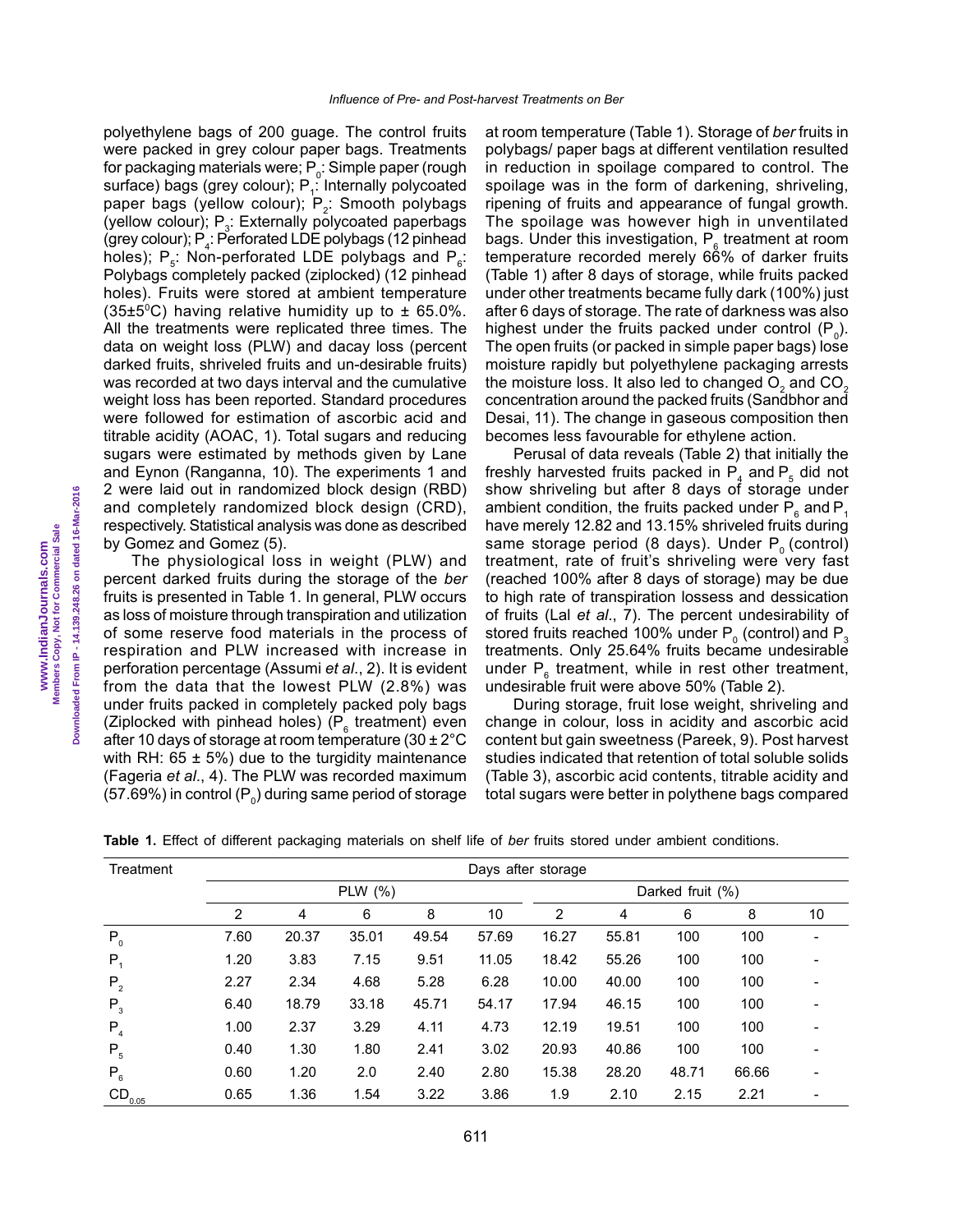Downloaded From IP - 14.139.248.26 on dated 16-Mar-2016 **Downloaded From IP - 14.139.248.26 on dated 16-Mar-2016** Members Copy, Not for Commercial Sale  **Members Copy, Not for Commercial Sale www.IndianJournals.com**  www.IndianJournals.com

cm) (Table 3). In the present study it was observed that the total sugars increase from 2 to 4 days of storage in all the treatments (Fig. 1), while vitamin C showed declining trend after storage due to thermo-labile in nature in

\*The details of the treatments are given in the text.





**Fig. 1.** Effect of different pre-harvest treatments on total sugars contents of *ber* fruits stored under ambient conditions.

all the treatments (Singh *et al*., 12). The highest total sugar was found in  $P_6$  (12.8%) on second day of storage and increased up to 13.5% on further storage for 2 days (due to better aeration of poly bags), but later it drastically reduced (Fig. 1). The lowest total sugars content was found in  $\mathsf{P}_3$  treatment (9.8%) with slower rate of decomposition after storage (Fig. 1). Variation in decreasing trend of ascorbic acid might be due to different level of oxidation in different packaging materials. Up to 6 days of storage the maximum loss in ascorbic acid was found in fruits packed under  $P_0$  treatment but on 8<sup>th</sup> day of storage, lowest content (39.0 mg/100 g pulp) was found under  $P_3$  treatment (Fig. 2). The titrable acidity showed a declining trend with increase in storage period under all the treatments. Titrable acidity was found the maximum (0.174%) in  $P_2$  treatment followed by  $P_1$  (0.171%) treatments. The lowest acidity was found in  $\mathsf{P}_{_{6}}$  treatment (0.158%) due to reduced CO $_{2}$ 



**Fig. 2.** Effect of different packaging materials on ascorbic acid content of *ber* fruits stored under ambient conditions.

#### *Indian Journal of Horticulture, December 2013*

| Treatment <sup>*</sup> | Days after storage   |       |       |        |                              |                        |       |       |        |    |  |
|------------------------|----------------------|-------|-------|--------|------------------------------|------------------------|-------|-------|--------|----|--|
|                        | Shriveled fruits (%) |       |       |        |                              | Undesirable fruits (%) |       |       |        |    |  |
|                        | 2                    | 4     | 6     | 8      | 10                           | 2                      | 4     | 6     | 8      | 10 |  |
| $P_{0}$                | 30.23                | 53.48 | 88.37 | 100.00 | $\qquad \qquad \blacksquare$ | 9.30                   | 44.18 | 93.02 | 100.00 |    |  |
| $P_{4}$                | 5.26                 | 7.89  | 7.89  | 13.15  | $\qquad \qquad \blacksquare$ | 7.89                   | 28.94 | 34.21 | 73.68  |    |  |
| P <sub>2</sub>         | 2.50                 | 5.00  | 7.50  | 10.00  | $\qquad \qquad \blacksquare$ | 5.00                   | 17.50 | 20.00 | 50.00  |    |  |
| $P_3$                  | 27.50                | 47.50 | 92.30 | 100.00 | $\overline{\phantom{a}}$     | 12.82                  | 46.15 | 89.74 | 100.00 |    |  |
| $P_{4}$                | 0.00                 | 2.43  | 12.19 | 19.52  | $\overline{\phantom{a}}$     | 0.00                   | 14.63 | 36.58 | 85.36  |    |  |
| $P_5$                  | 0.00                 | 5.65  | 6.97  | 27.9   | $\overline{\phantom{a}}$     | 4.65                   | 39.53 | 67.44 | 88.37  |    |  |
| $P_6$                  | 5.10                 | 5.12  | 7.69  | 12.82  | $\overline{\phantom{a}}$     | 2.50                   | 17.94 | 23.07 | 25.64  |    |  |
| $CD_{0.05}$            | 2.30                 | 2.47  | 2.78  | 2.91   | -                            | 1.81                   | 2.03  | 2.16  | 2.23   |    |  |

**Table 2.** Effect of different packaging materials on shelf-life of *ber* fruits stored under ambient conditions.